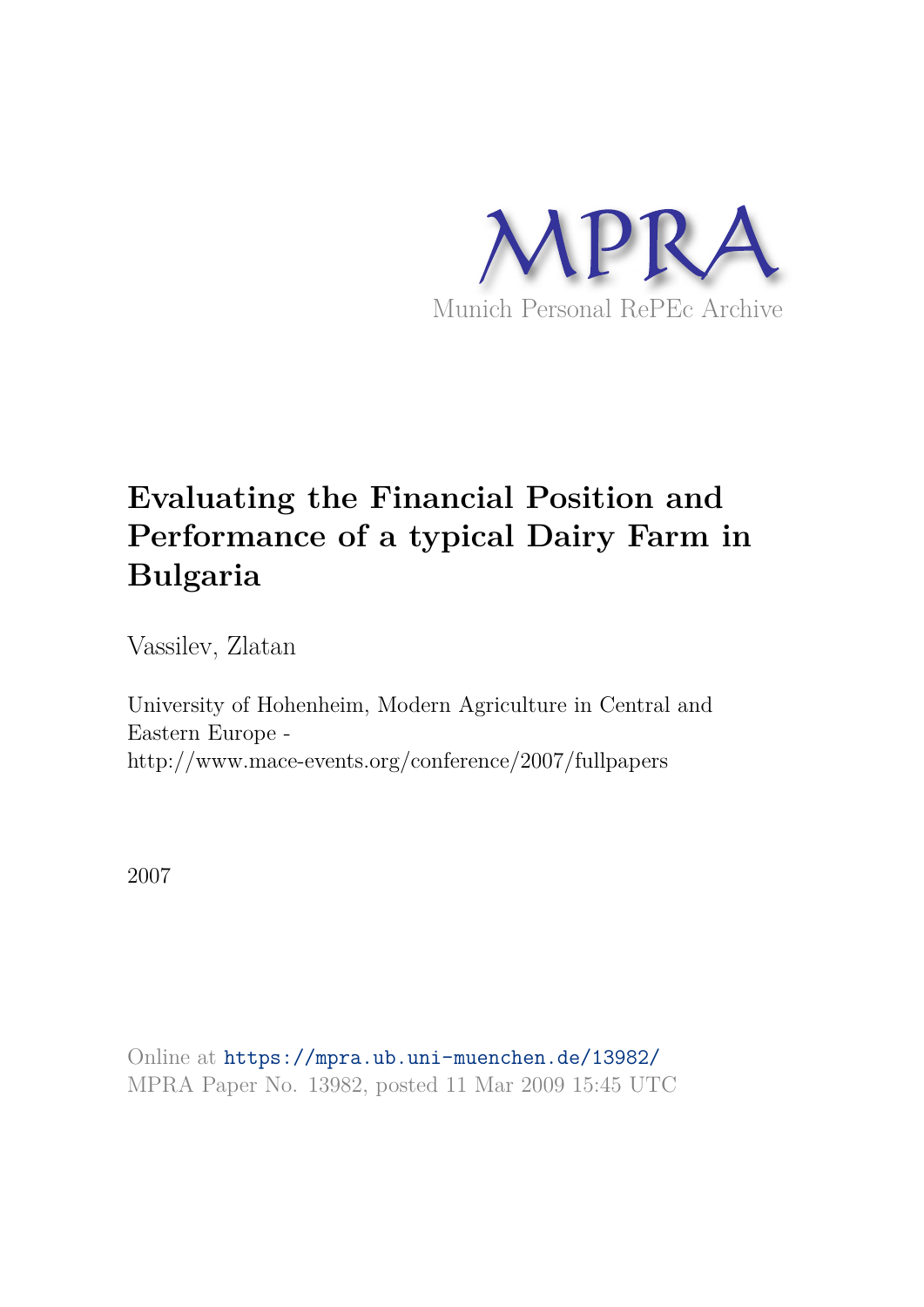## EVALUATING THE FINANCIAL POSITION AND PERFORMANCE OF A TYPICAL DAIRY FARM IN BULGARIA.

#### Zlatan D. Vassilev University of Hohenheim, Germany

## **ABSTRACT**

The aim of this paper is to explore the potentials of typical middle sized dairy farms (with 22 cows) to absorb the quotas and market shares released by the small scale farms after the EU accession in 2007. The hypothesis is that quota introduction combined with high quality standards for raw milk will significantly reduce the share of small scale farms in milk production for processing. If different opportunities for alternative income-generating activities become available for small farms (as a consequence of the EU accession), their willingness to give up dairy farming will increase. Middle sized farms will benefit from an improved access to resources and also from more favourable conditions for economic growth.

In this paper the analysis was made on the International Farm Comparison Network (IFCN) concept of typical farm. The Trade Implication and Policy Implication CALculator (TIPICAL) modelling program provides financial statements and most of the calculations for business' profitability, solvency, liquidity, cost analysis and comparisons.

The results of the financial analysis show the poor credit power of farms, when calculated only on farm assets market price. In the same time, it reveals the potential of growing and carries out an economy of scale when both financial and farm management are improved.

*Keywords: dairy farm structure; financial position; measures of solvency; growth potential* 

## **Introduction**

Traditionally Bulgaria is a net exporter of milk and milk products, it can be expected that after joining EU, Bulgaria will try to sustain that position. The problem with that is not only the strong price competition by EU processors, but the quality requirements of the EU market and increasing domestic quality requirements. Combining the competition issue with the trend of restoring the domestic milk consumption to the former level, reveals a situation in which the sector will face serious deficit for quality raw milk supply. In such a situation there is a possibility that Bulgaria will become a net importer of milk and milk products in a few years. That conclusion was made by many processors and from 1998 we can observe increasing numbers of support programs for dairy farms from one side (the processors) and many programs and activities of the government from the other, to support quality improvement measures on the farm.

Nevertheless during the last years dairy processors suffered increasing lack of supply with high quality raw milk. At the beginning of 2000 the professional farms, those with more than 10 cows, were able to satisfy most of the demand for high quality raw milk and the rest (45- 50%) of the milk for processing was collected from the small-scale farms. Now in 2006-07 the processors still have 1 year permission to collect lower quality milk<sup>i</sup>. Empirical evidence (Swinnen at al. 2004) shows that support programs offered by the processors are getting wider and include some investment support, bank guarantee and other. Those programs are in best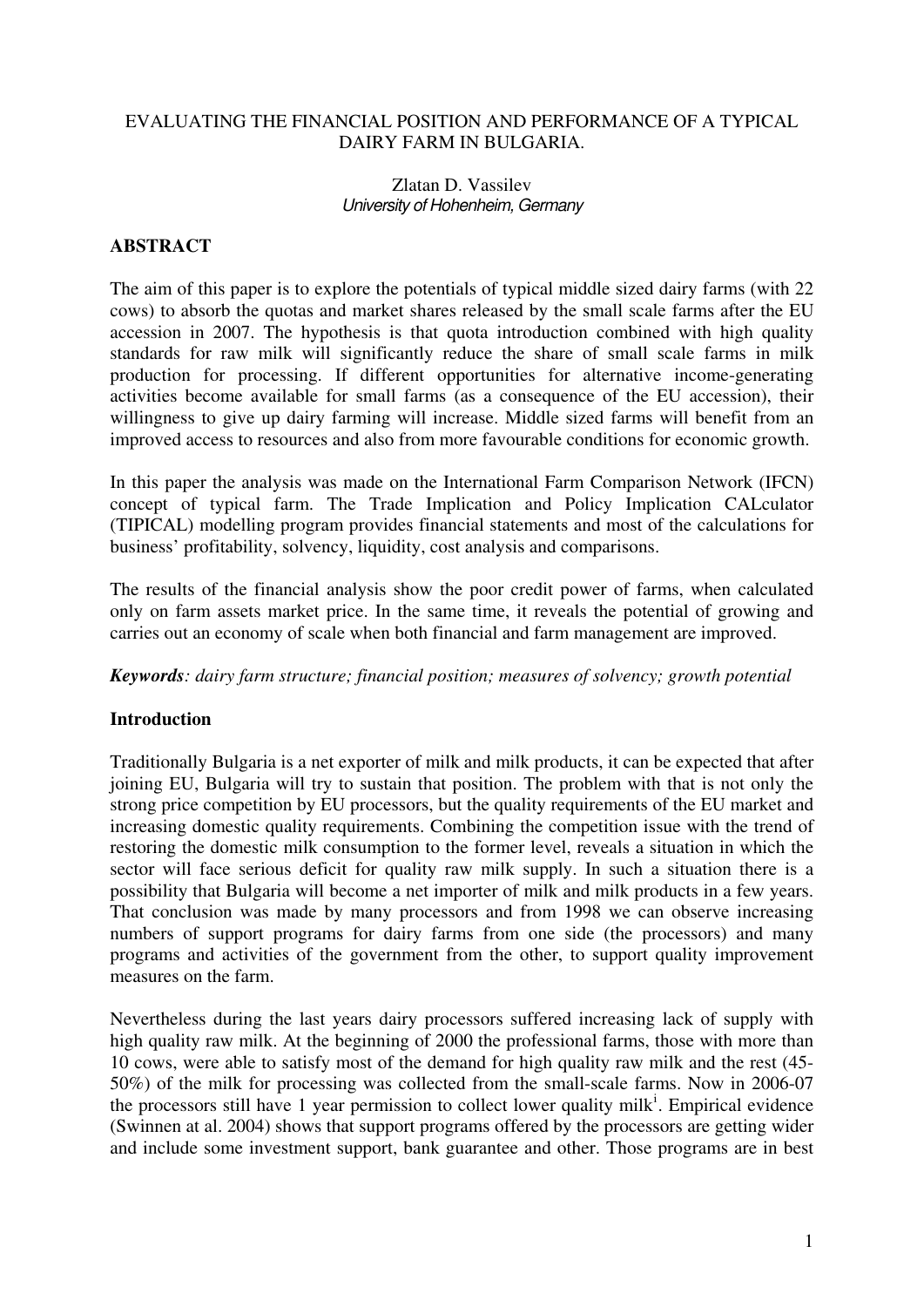used by the middle sized farms (10 to 50 cows), but it is not enough since the numbers show that small-scale farms still dominate in the supply for processing.

| <b>Agents</b>     | Raw milk market for      | Quality                 | Capital market,          |
|-------------------|--------------------------|-------------------------|--------------------------|
|                   | processing               | improvements            | investment               |
| Dairy             | Short of supply for      | Farm support            | Contracting with farms   |
| processors        | quality raw milk for     | $programs - cooling$    | with more than $10-15$   |
|                   | processing. Need more    | tanks, milking          | cows in general. Short   |
|                   | and stable suppliers     | equipment,              | term capital support,    |
|                   | very soon                | identification of       | milk futures,            |
|                   |                          | correct cleaning        |                          |
|                   |                          | programs.               |                          |
| Professional,     | Typically half of the    | Relatively done, but    | The assets structure in  |
| middle<br>size    | milk given to the        | need serious measures   | farms with less than 25  |
| 10<br>class farms | processors is collected  | to maintain the         | cows gives no chance     |
| till 50 cows      | by the nearby small      | situation and at least  | for significant capital  |
|                   | scale farms - lower      | shifting above 30       | accumulation. Land is    |
|                   | quality. In near future  | cows to be able to pay  | not accepted as          |
|                   | these farmers will lose  | back the expenses for   | collateral by the banks, |
|                   | half of their income     | improved quality        | government programs      |
|                   | from that milk.          |                         | offer micro credit with  |
|                   |                          |                         | very complicated         |
|                   |                          |                         | procedures.              |
| Small<br>scale    | Little or no access      | Barely possible in this | No access to any         |
| less<br>farms     | directly, normally via   | size                    | investment sources, not  |
| than 5 cows       | bigger farms nearby.     |                         | eligible for significant |
|                   | Low prices, high level   |                         | government support       |
|                   | of direct sales and self |                         | programs, age structure  |
|                   | consumption.             |                         | constrains               |

The current farm structure and producer-processor relations could be summarised in the following table with respect to the processors, small and middle farms:

We are going to examine this situation from the point of view of the Bulgarian (BG) 22 cow "typical farm", as we consider its potential for development the professional dairy farming in Bulgaria. The census and interview shows that in general, farms with 20 and more cows are managed by younger farmers who considered themselves as professionals, and have tradition and plans to stay in dairy farming.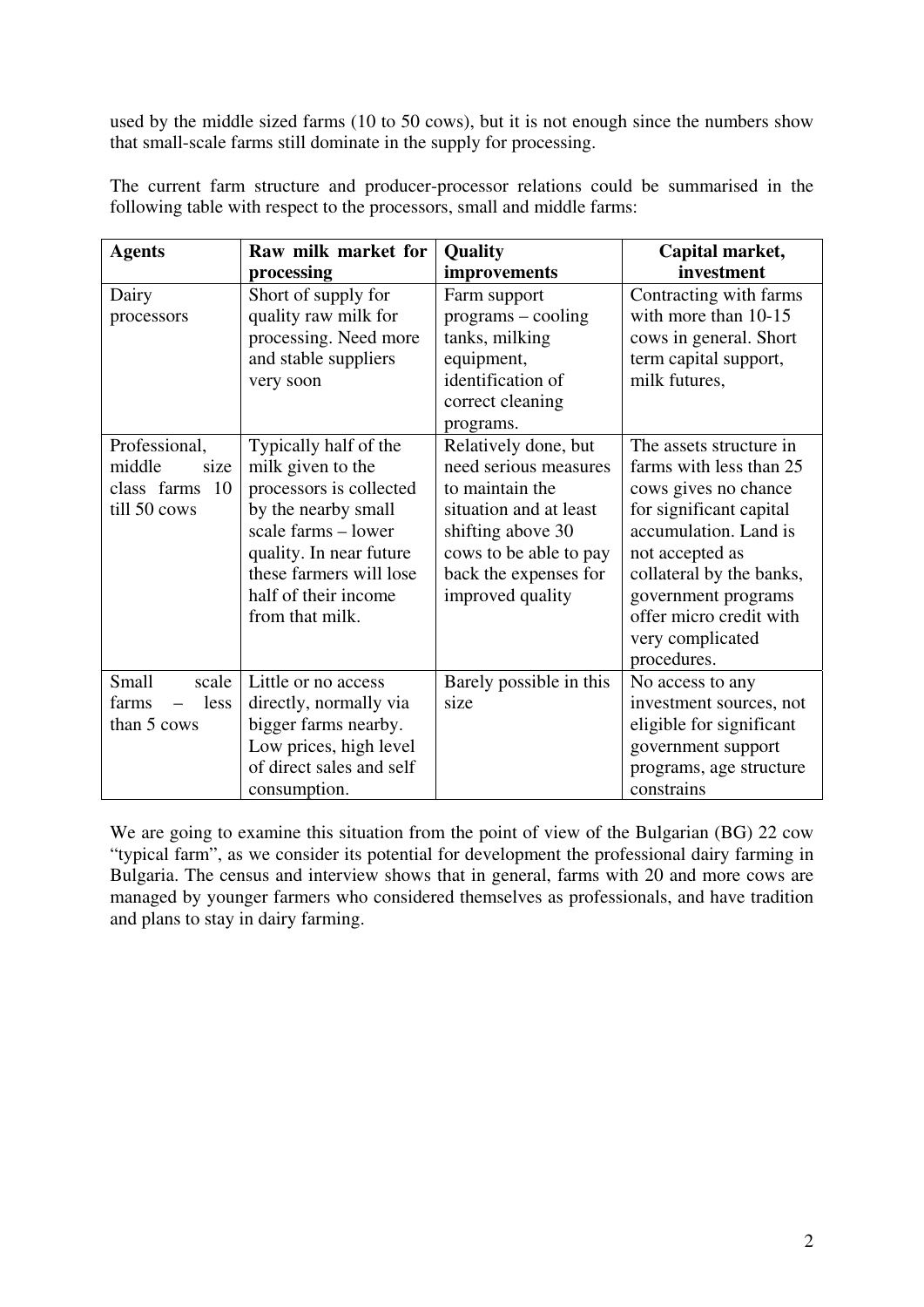#### **The problem under investigation**



#### **Graph 1: Family income structure of the typical 22 cow farm**

The major part of the farm income is the one from milk collecting (section 2 of Graph 1) form nearby small farms and selling it to the local processors with a good margin. One can assume that the farm is going to loose this income when the processors are forced to collect only high quality milk, that with less than 400 000 somatic cells/ml. That is because lower quality of the milk from the small farmers – 40% of the total amount the farmer is selling to the processor. The 3rd part of the income is the estimation of the production comes from the farm backyard in form of vegetables, fruits, eggs and meet, in other words production for self consumption.

The problem have come to a head with 40% lose of cash income when the regulations for quality of the milk for processing are taking place. From processor point of view he has to refuse the half or all of the milk from that farm due to low quality. Decision driving forces for the farmer are the desire to sustain and increase his income, assuming that he will remain in the dairy business. That is supply the processor with the same amount of milk but better quality or instead collecting form the small farmers to produce it by his self. The processor will try to insure the stable supply with the height quality milk therefore he will more likely support the contracted farms in growing and quality improvements.

The aim of the paper is to examine the potential of middle size farms to grow and absorb resources from small-scale farms if and when they release it. The assumption is based on sector analysis (Graph 2 and 3) and the framework of the EU acceptance.

The Annual agriculture report of Ministry of Agriculture and forestry 2005, Annual report of SAPARD program for Bulgaria 2005 and State Fund Agriculture account the negative effect of the small-scale farm structure. Furthermore, government policy and Common Agricultural Policy (CAP) reform are setting up constrains in front of small-scale farms. As a result the chance of obtaining cash returns is almost impossible for them after 2007.

The conclusion is that it is difficult to manage the "negative" small-scale structure of dairy farms. From other side, the government rural development policy from last 5 years was to create non-agriculture income opportunities in rural areas. The combined results show a weak but still sensible reduction of the small-scale farms corresponding to an increase in the medium size farms. The farms with more than 10 cows are growing in numbers with 13,5% from 2003 till 2005.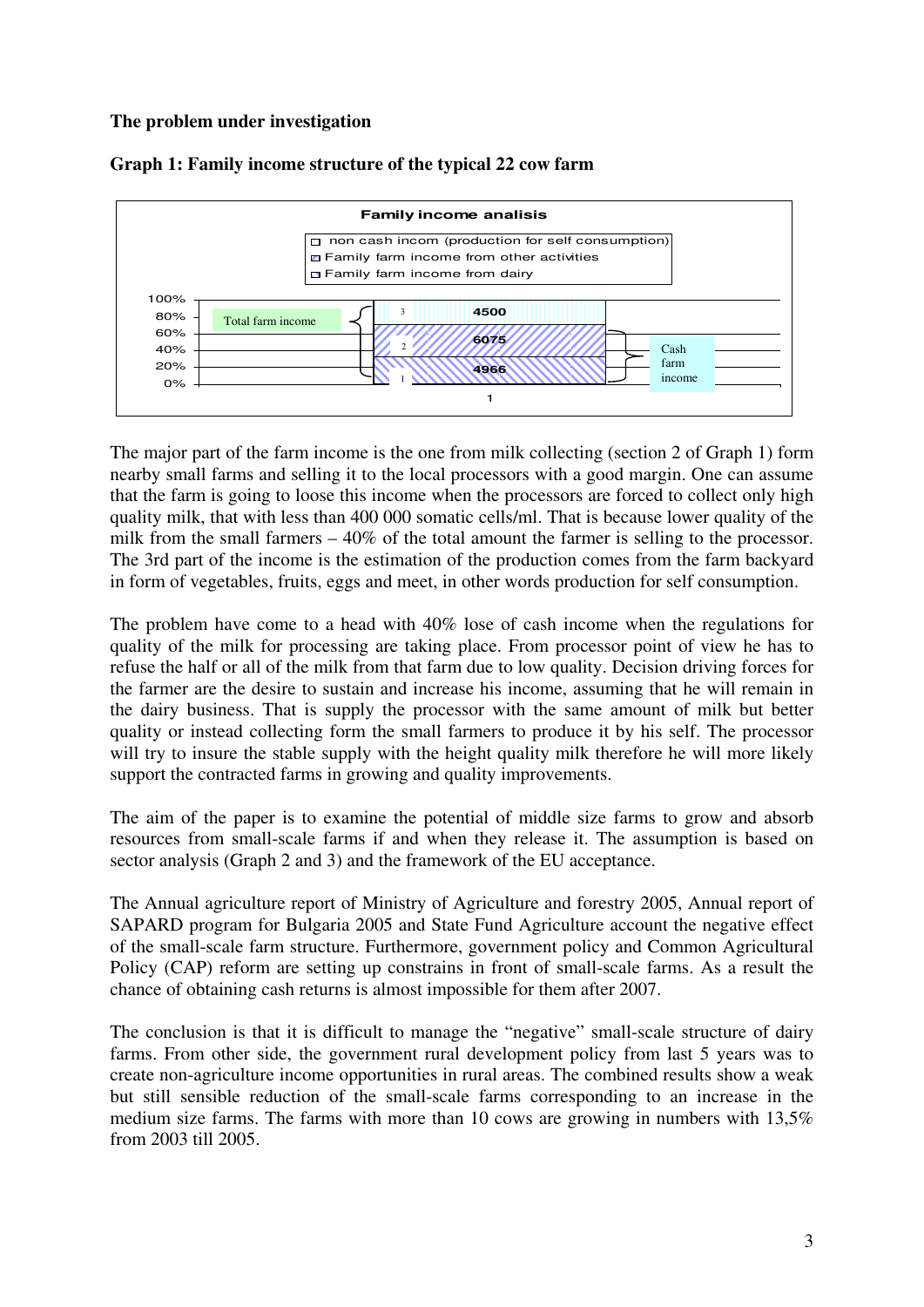#### **Area descriptions**

The brief picture of the farm structure is given by Graph 2, where the red (first from left to right) bars represent the share of small scale self-sufficient farms. Half of the dairy cows and the farms of this group cultivate 1/3 of the total arable land. Because of the farm numbers and significant resource in possession, these farms determine the aggregated results from the last census and sector statistics.





Source: Agrostatistics, MAF Bulgaria 2003-2005

Age structure analysis reviles some important aspects about the future structure alteration. First of all relatively high percent of old farmers, 8% more than 75 and 51% in age group form 55 to 74 years and second is the positive but not very clear tendency - the younger the farmer the bigger the dairy herd is. An idea for future analysis is arise since this age group has particular characteristics including extreme sensitiveness to social polices and services as well as very conservative behaviour in general. Age plays a prominent role when analysing subsistence agriculture in transition economies, social security system hence play a key role in solving subsistence (Noev at al. 2002)





Source: Agrostatistics, MAF Bulgaria 2003-2005

On this basis we accept that a relative amount of resource will be released by the oldest age group and the small scale group. Our task is to determinate the ability of the next group to absorb that resource or to use this opportunity when solving his own problems.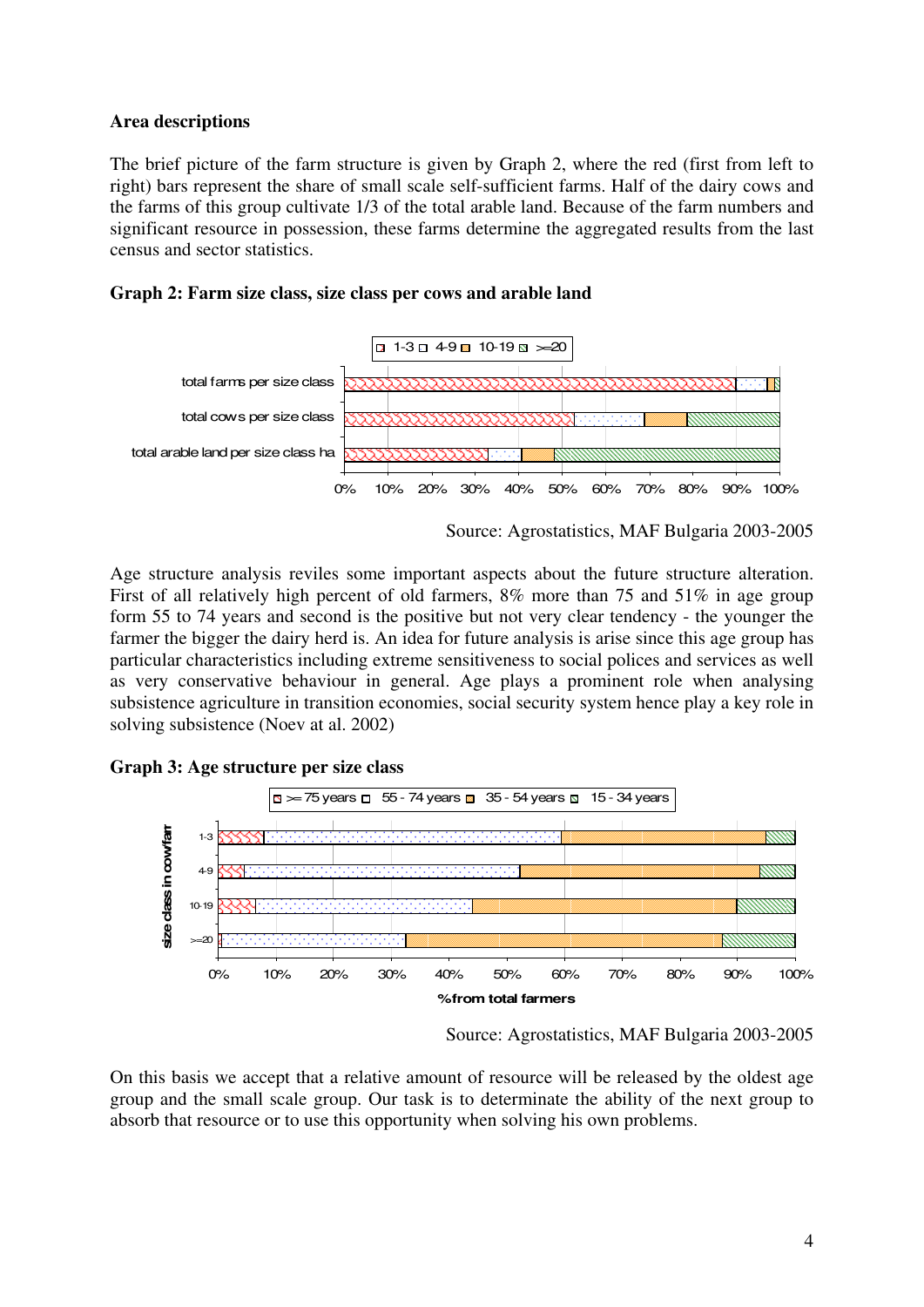## *Methods*

To define the "next group" we use the typical farm approach of International Farm Comparison Network (IFCN) and apply it to the Bulgarian dairy farm structure.

A typical dairy farm represents the dairy farms in a region in terms of size, crops grown, livestock systems, labour organisation and production technology used. For selection of typical farms, we first identify the region(s) in a country where milk production is most important in terms of volume of production and/or density of dairy cows. Also a dairy farm is defined as generating the majority of its income from selling milk, e.g. measured in percentage of total gross margin. The percentage of milk production in total gross margin should be at least 50%.

In the case of Bulgaria dairy farm structure this criteria could mislead us. It contradicts the average farm size (by number of cows) and consequently the majority of milk production.

In short, the average farm size by number of cows is 2.5 animals and this comes from 90% farms in the group with 1-3 cows per farm. This group produce around 40% of the milk. In the same time almost all of the farms in this group generate less then 50% of their income from selling milk. The specialisation is observed in farms in size class form 4 to 49 cows, and in bigger than this when the farm is organised in independent enterprise (the case where big crop production enterprise is maintaining a dairy farm).

That makes the criteria specialisation not very relevant in current situation, but it gives us more weight to the middle size class with 4-19 cows because high level of specialisation was observed among them. The characteristics of the farms with accent to the size and the perspectives for development are better represented by the subsequent grouping.

1-3; 4-19; 20-49 and >50

Following this a BG 2 and BG 22 were created as typical farms representing the country milk production. In the IFCN Dairy Report 2006 these farms were used to compares Bulgarian milk production and dairy farming world wide.

For the purpose of this paper more detailed analysis was carried out on BG 22 cow's farm with the aim to find the problems and opportunities inside it. However, what we often see firs are symptoms and not actual problems or opportunities.

## *Techniques*

Using the BG22 typical farm as base line we make some "better management" corrections on it. The first was simplifying the feed calculations for more realistic projections and secondly, simulate replacement of the milking equipment together and the construction of a new milking parlour in a separate premises (building). For that purpose we **reduced the economic life time** of the milking equipment and set it up to be replaced in 2006, and "put in use" the new milk collecting centre in 2007, this represents a combined investment of 27000 leva (1 lev = 1,95 euro) in first years of simulation. These settings slightly changed the base line farm results from the first year of simulation with respect to the assets at the end of the year and their depreciation.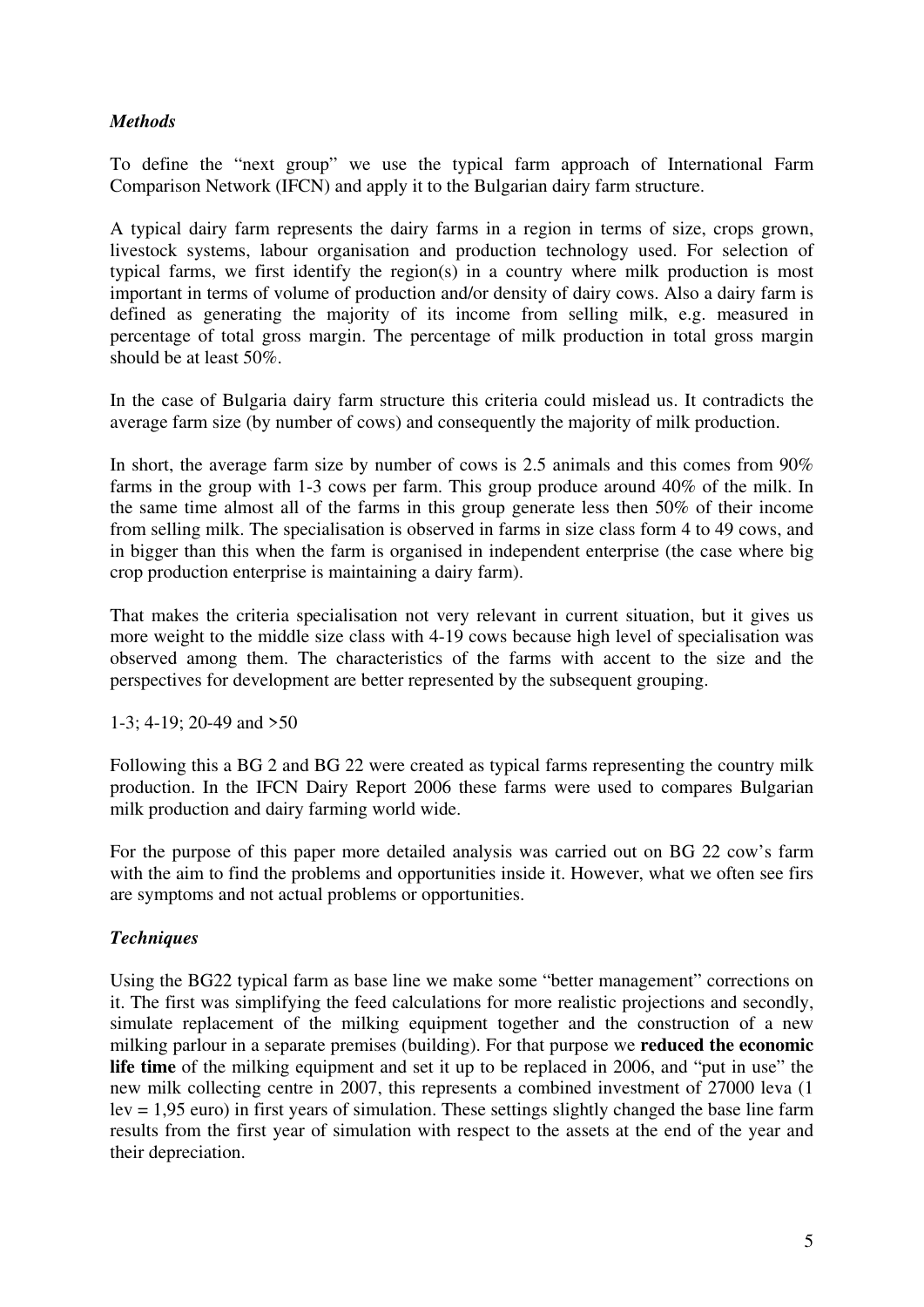From the financial analysis of the base line we have the maximum loan capacity of the farm as 80% of the assets or 40000 leva. With this constraint we prepared a projection with the TIPICAL<sup>ii</sup> model using the following strategy:

- removing the "other farm income" comes from milk collecting
- reducing the "other farm activity" services with machinery to other farmers
- doubling the herd size in two steps before the end of the second year (approximately 13000leva in two years for 16 animals, the rest is farm self reproduction)
- investing 20000 leva for "Milk collecting centre" room for the milk tank and 2x3 fish bone milking parlour
- replacing the old milking equipment (upgrading) to use it in to the milking parlour 7000 leva

The price assumptions for the projections were made on the data from Bulgarian National Bank and Agency for Economic Analysis and Forecasting (http://www.aeaf.minfin.bg/), concerning inflation and interest rate. The rest of the price (materials, services etc.) are the Bulgarian prices from 2005 multiple by coefficient for price development in EU till 2014 (IFCN Dairy Research Center 2005/06).

The weakness of that strategy projection is that we use the model option for cash flow calculation and let him to take loans when the farm needs it. That gives us the real amount of the investment needed for the strategy and reduces the amount of interest to be paid. In practice farmers in that size do not possess such an option, and if they use such a strategy a full amount should be taken at the beginning. From other side, as we mentioned, farmers are not able to take such a loan if for example they don't use their house as collateral, but they could eventually make several smaller loans and through the model we can see when and how much the farm will need in order to realise that strategy.

After running the model, financial analysis were made on the results for the first five years and compared with the initial situation. Detailed specification of the variables and their values can be requested from the author.

## **Results**

The financial positions of the typical middle size dairy farm (BG22 base line) revealed that small-scale and middle size farms are at a certain level self-sufficient. It was estimated (IFCN method for family living calculation) that Family Living Expenditure (FLE) is about 15 000 leva, for the farmer family. The average income for household (Statistical Year Book 2005) with 4 members is about 9569 leva, and desirable target for the farmer since the household is typically 5-6 persons, is about 18 000lv. The analyses show that only the subsistence minimum is covered by the farm net cash income (11041 leva) or the family budget is relatively satisfied with respect to the cash. During the interview on the question: "How much you pay for vegetables per month?" farmer's answer was – "I never ever buy a tomato from the market! I grow them in my backyard, as well as chickens and usually a pig". So the calculations shows that the cash equivalent of all the goods produced for self consumption (vegetables, fruits, meat and milk) is exactly the deviation between subsistence minimum and FLE or from 4 to 6 000 leva.

In the case of BG 22 typical farm, when we separate the farm activities (Graph 1) and use the arguments of Kostov and Lingard 2002, we can define the dairy enterprise as fully market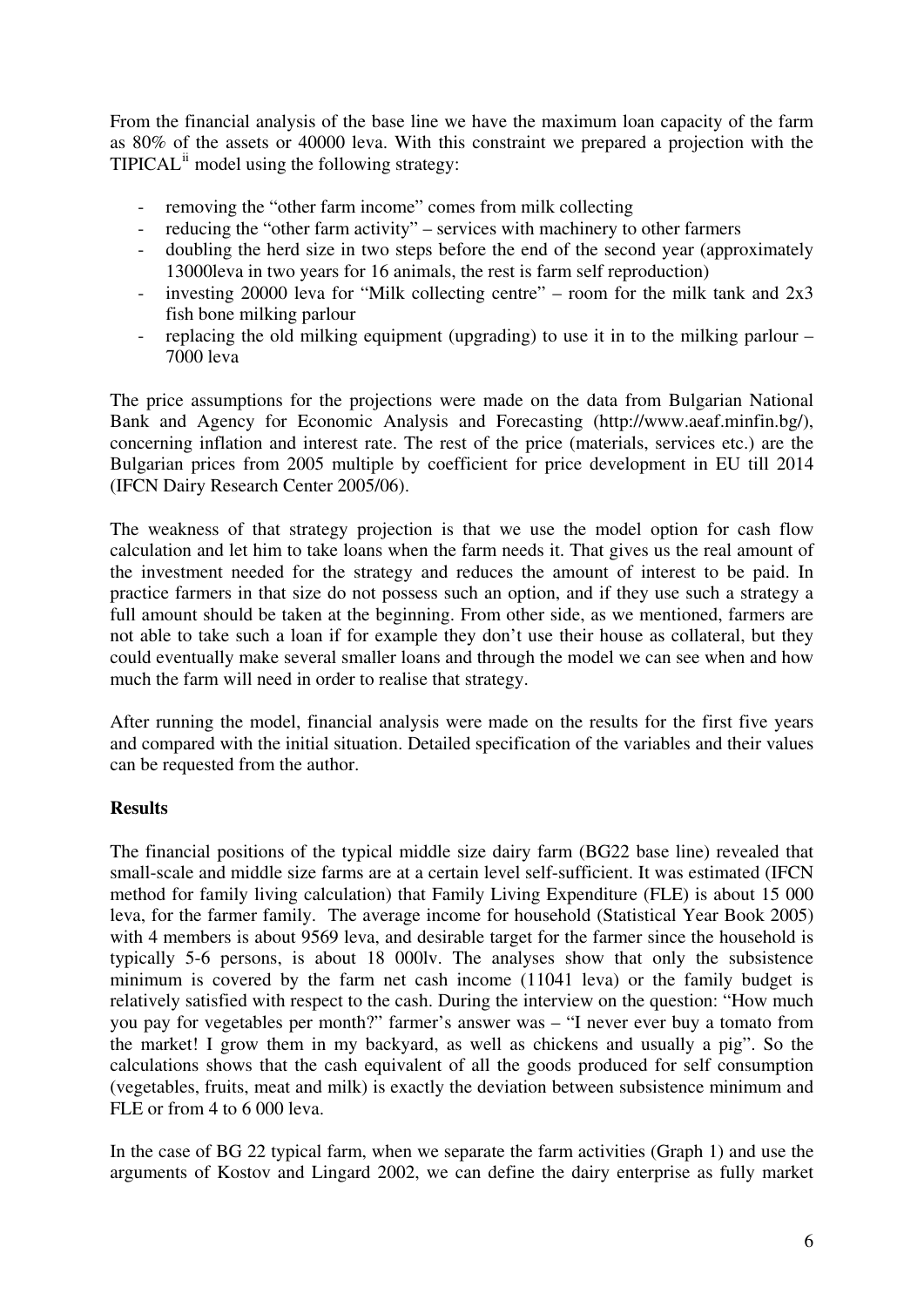orientated and the rest (agriculture farm activities – vegetables, poultry, pigs etc.) as selfsufficient farming while no evidence is collected that farms of this size sell other farm products they produce.

The interesting thing within the income from other farm activity (non crop or dairy) is that it is mostly from milk collecting. Opportunity for this is the number of small-scale farms nearby and the processor preference to work with relatively fewer, larger, and modern suppliers (Swinnen at al. 2004).

When combining the off-farm and non-dairy returns (17 000lv) the result is de-facto the amount that farmer most probably will lose after processor stops buying low quality milk. There is two alternatives, to quit farming or find a way for earning this amount form the dairy farming by using the available potential, farm resource (labour, machinery etc.) for growing in meaning of dairy specialisation, only missing component is the investment capital. In other words how could it happened that the farm receive  $23\,000 \text{lv}$  (17000 + cash equivalent of the self-sufficient production 6 000lv) more out of the dairy instead of other farm and off-farm activities?

First aim of the strategy we apply was to obtain the desired picture concerning the income ratio from dairy enterprise and other enterprises (Graph 4). The first two bars are the base line farm and the "better managed" one for first year of simulation.



## **Graph 4: Income ratio of the farm in projection**

In the second year the income from dairy is almost 100% from the total, which implies that we substitute other farm incomes by income from dairy only. In other words all the resources used for milk collecting (costs) were transferred (relocated in the model) to the dairy enterprise and returns are found in to milk sales. That is family labour, machinery and buildings fully relocated to the dairy because the needs of doubled herd size and therefore increase in receipts from milk sales.

That actually is the answer we were searching for, but most important is how this investment of (actual from the model simulation) 27000 leva for building and machinery and approximately 13000 for livestock, affect the financial position of the farm.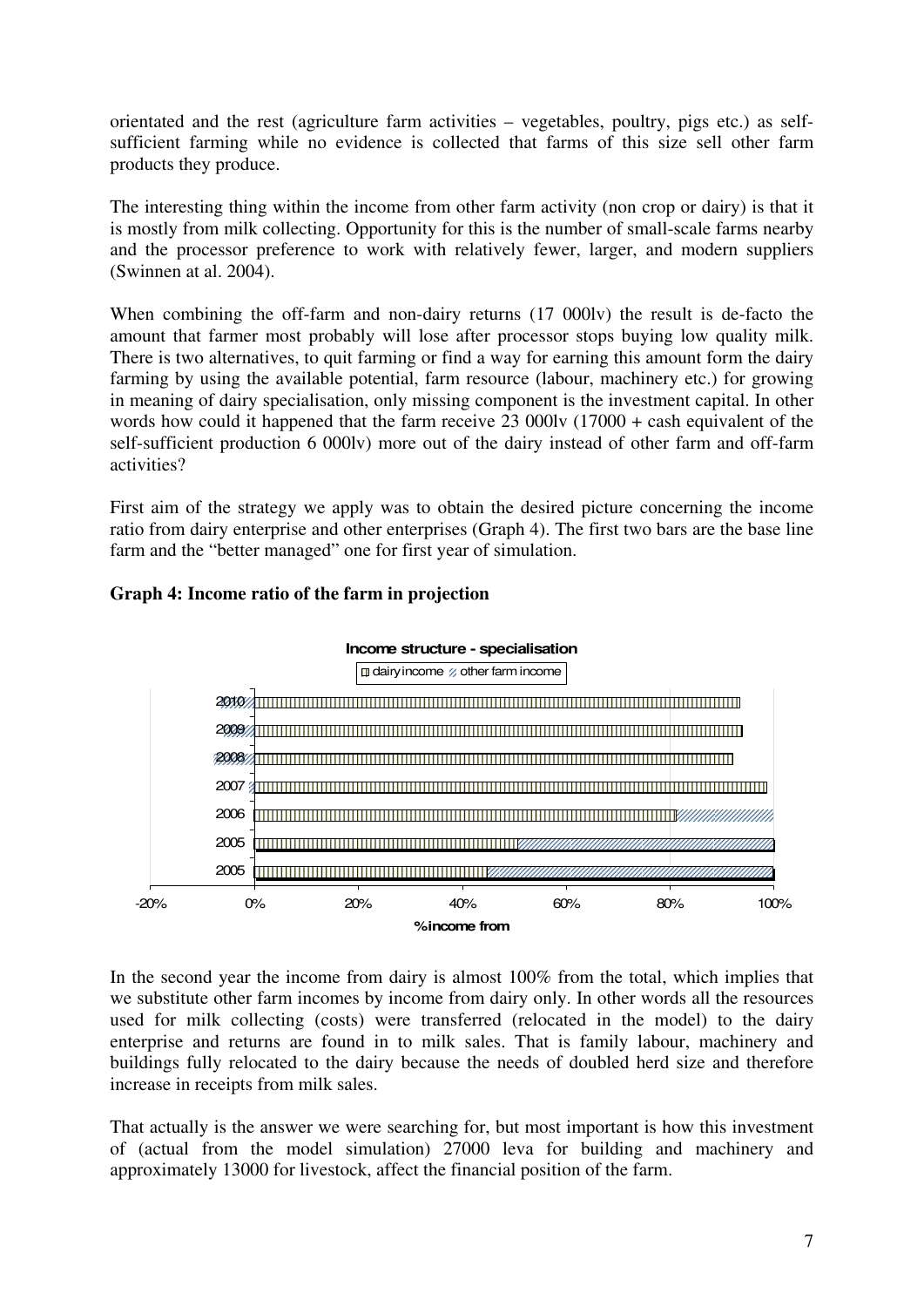#### **Discussion**

## *Measure of Profitability*

With this measures high value is desired, the non-farm and family portion of set of records is excluded from the analysis unless explicitly stated otherwise.

The evaluation shows than in this category the farm has major weaknesses. The farm has no liabilities in the calculated period, private property is not included in to the assets and there are no income taxes on the agricultural production at all.

The Net Farm Income is in fact farm profit and it is a basis for family drawings. Since all of the measures are mostly affected by the amount of family drawings it is interesting to see the elasticity based on this variable. It is obviously that in terms of cash the farm can't cover the living minimum estimated on minimal annual salary for the country. A positive result by using almost all of the net farm income as family drawings shows that rates of returns on assets of the farm is strongly depend on the cash expenditures of the family.

In reality it is known that the biggest amount of family cash expenses in Bulgaria is for food and it is different for the rural and urban areas. In rural areas it is lower than urban areas. Since all the cost for industrial goods and fuels are accounted in to the total farm expenses, the net farm income need to cover clothes, luxury commodity etcetera. In that matter it appears that the two family members working in the farm are earning more than average annual salary estimated in the country (BG Statistical Yearbook 2005).

Operating efficiency of the business, a relative profitability measure, is revealed by operating profit margin ratio (Graph 5). A low net profit margin is caused by all together: low prices, high operation expenses and inefficient production. But as we mentioned the farmer drawings are in influencing the coefficients, so when the Net Farm Income (NFI) is increasing, the family increases their drawing and that is why operation profit margin is very low in second and third years.

## **Graph 5 Operation Profit Margin Ratios**



#### *Measure of Solvency*

The first solvency measure is *Net worth (NW* Graph 6*)*, or it is absolute measure of the cushions between asset values and liabilities. It can be used to increase borrowing and (or)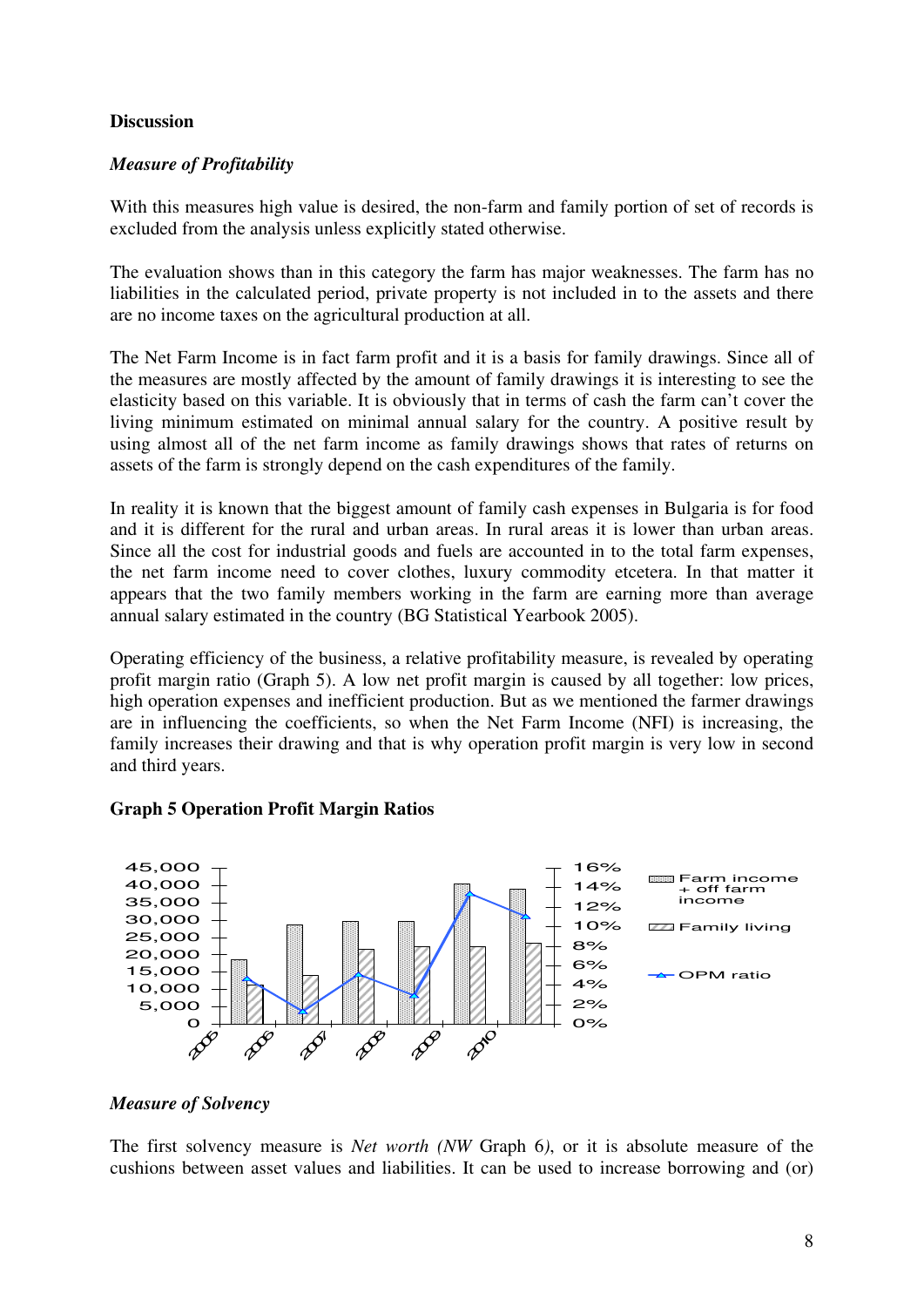enduring loss in asset value. In the base line its value is lower but the important note here is that NW is calculated on **cost basis**. The banks usually would estimated the borrowing capacity of such a farm only on the 80% basis of the **market value** for the animals and the bigger machinery like tractors or trucks, nothing else is accepted by the banks (land – low price and no real market for it, tools and milking equipment, tractor inventory, trailer's etc. – no actual market value). That would give us real borrowing capacity less than 25 000 leva.



## **Graph 6 Net worth of the farm**

The low amount of working capital and poor operating efficiency leads to negative or low profitability marks. In the same time we have extremely positive (less than 40% is generally considered as positive –Olson 2004) marks for solvency (Graph 7), in other words the farms has low credit risk. The Farm debt-to-asset ratio reveal that only 10% of farm assets are financed by debt capital or potential creditor will face lower financial risk. Together with his mirror-image, equity-to-assets ratio (the sum of both is 100%), this measures shows positive financial position of the farm: a smaller portion of the assets is owned by creditors. In the first year of projection this is 0, but that is coming from the fact that the old loans of the farm are paid back in 2005 and to avoid overlapping we make it zero.

**Graph 7 Farm debt-to-equity ratios** 



## *Financial Efficiency and Repayment Capacity*

The assets-turnover measure is more than 100% and that comes from the depreciated machinery first and second, the absence of buildings because the barn is rented, all together with very low market price. It doesn't actually mean fast asset turnover, in fact it represents the main characteristic of farming in Bulgaria – very old machinery, no or few buildings, high level of hand work use.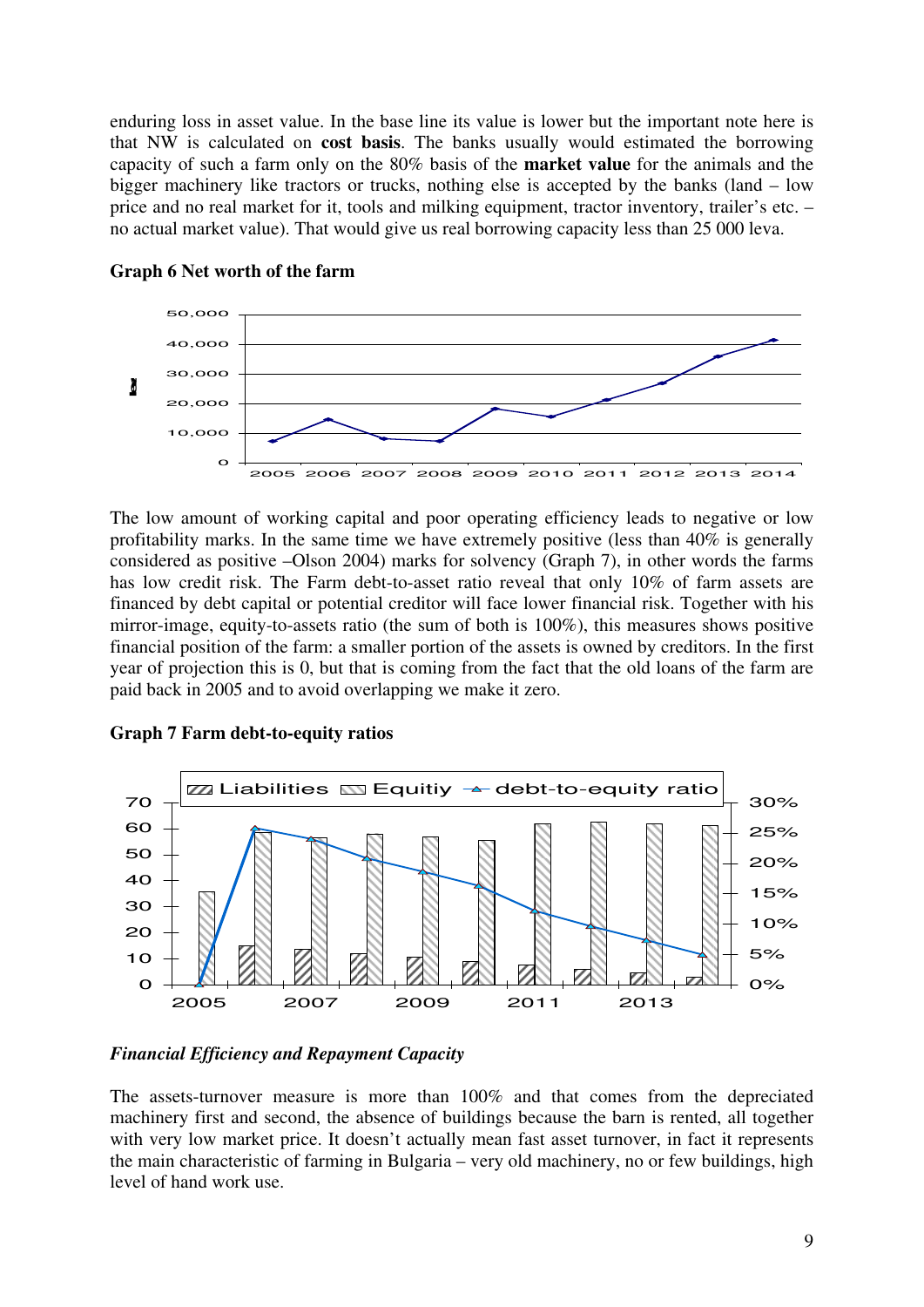With 75% operation-expense ratio (78% in base line farm without better management settings) the farm has very low capacity for financing capital replacement (capital replacement margin) and in practice it is difficult to distinguish this from the family drawings. Or the replacement is not depending on the capital replacement margin but on farmer decision either to cut from family drawings or to increase it. If the farm has bookkeeping, it must reinvest at least 60% of the tax calculation, because farmers don't pay taxes but still they should calculate them.

The subsidies are going to reach 20% of the income till 2010 as it was set by the accession contract (AGRARIAN REPORT Bulgaria, 2005). Considering that no change in land is projected, in reality the farmer will try to increase his arable land since it is source of income as well. This is related with the feed price and ability of the farm to produce own feeds.

There is a "strong" net income ratio from more than 20% all the years of simulation which is an evidence for general positive financial position of the farm. It if farm from optimal, but it's what is necessary to prepare the farm for future development, an enterprise structure which makes it easier for prediction and manipulation.



#### **Graph 8 Net income rations**

#### **Conclusion**

Capital comes in two basic forms: equity capital and debt capital. However, equity capital on a farm is a residual claimant on income, that is, paid after other expenses and claims are paid. If there is noting left after that, then any increase in farm equity can't be expected.

The analysis reveals the potential of this farm to grow and improve its efficiency only if together with better capital market accesses a significant step in improving the management is made. In the same time it shows how sensitive are all the measures by different level of family drawings. Therefore until the farmer reach stable coverage of the normal (more than basic) cash expenditures, he would probably give-up any self-sufficient production and consider himself as professional dairy farmer (Kostov et al. 2002).

The above discussion is referring the "other farm activities" and "subsistence production" in a BG 22 typical farm. One must pay attention on the fact that BG 22 cow typical farm has **some self-sufficient production** (Graph 1) but in general it is market orientated. The strategies simulated actually transform the farm in a shape that can be easily predicted. The improved income (from dabbled herd size) predisposes disengagement from subsistence production and other activities in to dairy (or alternative employment). But extending production, which is a